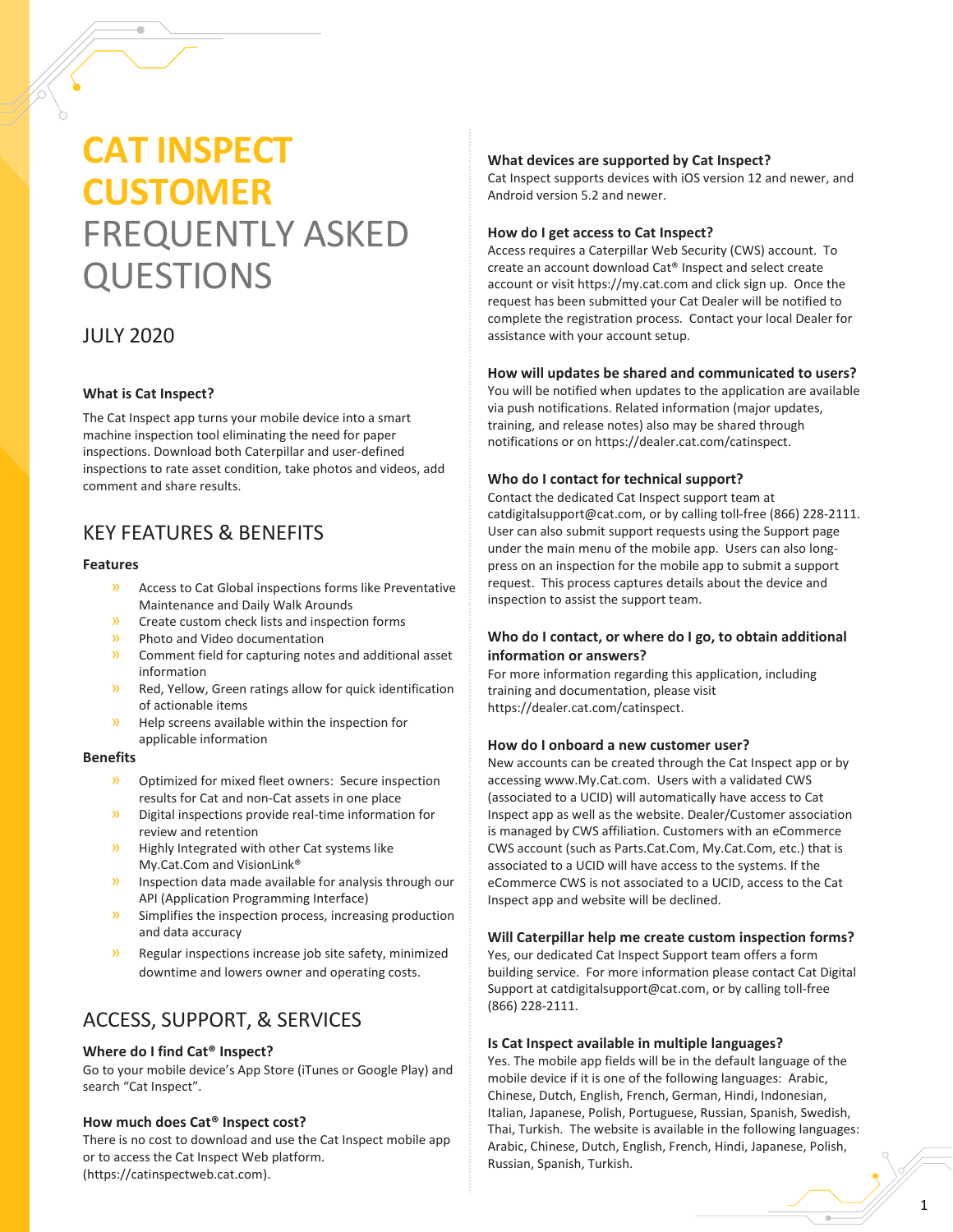# FEATURES AND FUNCTIONALITY

#### **What are the primary functions of the Cat inspect web?**

Many features are available on Cat Inspect web including; Manage user access, creating and managing inspection forms, viewing inspection results, downloading inspection data., creating notification groups, and assigning inspections.

#### **How Can I create a QR code?**

Access to the QR Code Generator is accessible via [https://catinspectweb.cat.com](https://catinspectweb.cat.com/) or [www.my.cat.com.](http://www.my.cat.com/) Anyone with access to Cat Inspect Web can create a QR Code. For more information on the QR Code Generator please visit <https://dealer.cat.com/catinspect> and look for Cat Inspect QR Code Release Training.

## **How do I utilize the QR code functionality of Cat Inspect?**

Users can quickly launch an inspection by first tapping the QR code icon on the "Fleet" page and scanning the QR code attached to the machine. The app will then load the "Asset" page of the machine where you can initiate an inspection. All data contained within the QR code will be auto populated under the asset information section of the inspection. The QR code icon is also available on the "Customer & Asset Info" page once you've chosen an inspection template. Scanning the QR code from this page will auto populate the data contained within the QR code.

#### **What inspections and checklists are available?**

The list of Caterpillar defined forms is continually growing and includes forms like; Preventive Maintenance Checklists (PM), Technical Analysis Inspections or TA1 (Detailed Visual Inspection), and Daily Inspections (Walk-Around Inspection).

#### **Will additional checklists and forms be added?**

Yes, new Caterpillar defined forms are always being added to the system forms.

#### **Can I create my own custom inspection forms?**

Your organization can also create your own custom forms through Cat Inspect Web at https://catinspectweb.cat.com.

#### **Can I edit or change an existing form?**

Yes. Forms can be edited from the "Manage Forms" page on Cat Inspect web.

#### **Can I reassign an inspection to other users at my organization?**

Yes. You can reassign partially completed or not started inspections within the app at the push of a button. Additionally, your organization's Cat Inspect administrator can reassign an inspection from Cat Inspect web.

## **Can I use the app if I don't have an internet (Wi-Fi, 4G/5G) connection?**

You only need a connection to download or upload your inspections. Once you have saved inspection forms to the app, you do not need to be connected to perform the inspections. A Wi-Fi or 4G/5G data connection is required to sync your information, depending on the type of device you have.

## **What happens if I get a phone call as I download or upload my inspections?**

Cat Inspect has auto-save and real-time synching so you can shut down the app and reopen it at any time to continue where you left off.

#### **How can I share a completed inspection with others?**

There are many ways to share an inspection report; (1) Multiple email addresses can be added during the inspection process under "Customer & Asset Info" section. Once the inspection is synced an email notification including a link to the inspection report will be sent to those email addresses. (2) Users can add default email addresses using the main menu of the app under settings – default email. Any inspection that is completed on that device will generate an email notification to that default address. (3) Completed inspection reports can be download from Cat Inspect web and then emailed. (4) Completed inspection reports can be forwarded from the mobile app and Cat Inspect web.

#### **Does Cat Inspect have a form-level notification feature?**

Yes. Users can create notification groups from Cat Inspect web and then associate a group/s to a specific inspection form. When that form is used to complete an inspection, a notification will go out to everyone associated to that group.

## **Can I print a copy of the completed inspection and/or checklist?**

Yes. From Cat Inspect Web or the mobile app, an email can be created upon completion of the inspection. This email generates a PDF of the completed inspection which can be printed.

#### **Will my dealership use the information from my inspections?**

Your dealership may use the data from your completed inspections to help make better recommendations on your equipment.

## **Will Cat Inspect be a source for locations, service meter units, and customer and equipment information?**

Yes, the header of each inspection will have these fields as well as additional information that can be populated and made available after sync.

#### **Who manages levels of access for Cat Inspect?**

The Cat Inspect Administrator within your organization manages the access level for all users.

# **How do I request Author or Administrator access in Cat Inspect?**

Contact your Administrator to request elevated access or submit a request through our support team at [catdigitalsupport@cat.com,](mailto:catdigitalsupport@cat.com) or by calling toll-free (866) 228- 2111.